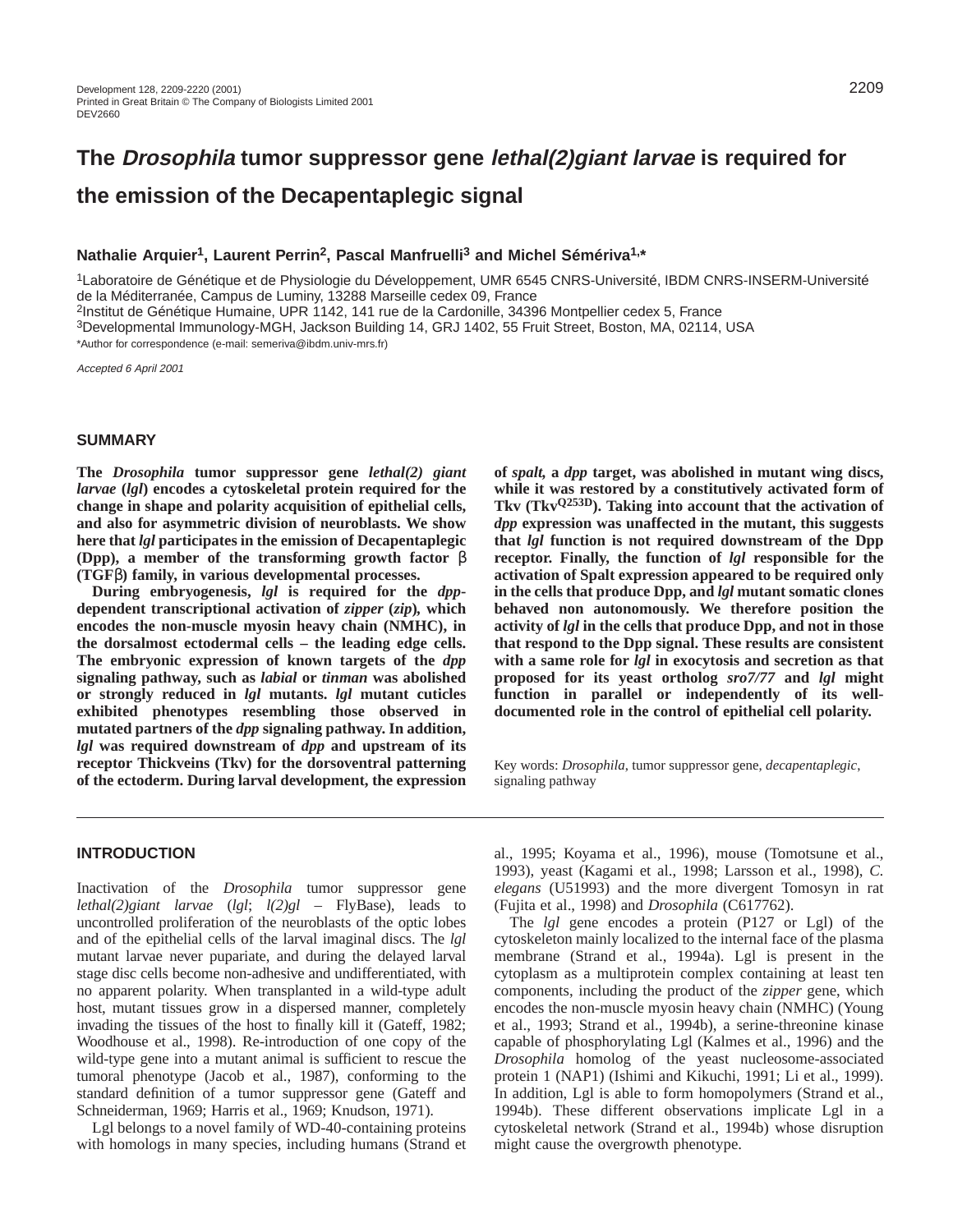These biochemical features are consistent with the recently reported function for *lgl* in regulation of cell-shape change and epithelial cell polarity (Manfruelli et al., 1996; Bilder et al., 2000). Lgl appears to act in this latter process in cooperation with the two other neoplastic tumor suppressor genes characterized in *Drosophila*, *discs-large* (*dlg*; *dlg1* – FlyBase) and *scribble* (*scrib*; *dlg2* – FlyBase) (Bilder et al., 2000). Moreover, Lehman et al. (Lehman et al., 1999) have clearly demonstrated that the two yeast homologs of *lgl*, *sro7* and *sro77*, are involved in exocytosis by interacting directly with Sec9, a component of the t-SNARE complex. *sro7/77* can be functionally replaced by the human *lgl* homolog to rescue their mutant phenotypes (Kagami et al., 1998). A similar function has been proposed for rat Tomosyn, in that it facilitates secretory vesicles fusion to specific membrane domain in neurons (Fujita et al., 1998).

Lgl function is also essential for asymmetric cortical localization of all known basal determinants in mitotic neuroblasts and is therefore necessary for asymmetric division and creation of intrinsic differences between daughter cells (Peng et al., 2000; Ohshiro et al., 2000). Similar to its function in epithelial cell polarization, Lgl seems to cooperate with Dlg in asymmetric division. All these observations point towards a function of the Lgl family proteins in some specific aspects of intracellular proteins sorting and proteins targeting to specific membrane domains.

The use of *lgl* temperature-sensitive alleles had led us to implicate *lgl* function in shape change of various epithelial cells in the embryo, including the dorsalmost ectodermal cells, the leading-edge (LE) cells (Manfruelli et al., 1996), and such a function might be related to that described above. At dorsal closure, the LE cells have to change their shape and to undergo a remodeling of their polarity. During germband shortening, all the epithelial ectodermal cells of the trunk display a characteristic apical-basal polarity – their apical membrane facing the outside of the embryo. At the end of germband shortening, when dorsal closure begins, the LE cells are the first ectodermal cells to change their shape (Young et al., 1993; Ring and Martinez Arias, 1993). They elongate in the dorsoventral axis and, concomitantly, they acquire a planar polarity, such that the membrane domain facing the amnioserosa has now changed from its initial basolateral character to a typical apical polarity (Martin-Blanco, 1998). For example, it no longer expresses Fasciclin III (FasIII), a basolateral marker (Young et al., 1993; Ring and Martinez Arias, 1993).

The shape change initiated in the LE cells propagates from cell to cell along the dorsoventral axis (Young et al., 1993; Ring and Martinez Arias, 1993). The onset of dorsal closure is associated with an accumulation of actin and NMHC in these LE cells. It has been suggested that the nonmuscle myosin could, as a mechanically contractile element, drive the epidermal sheet movement (Young et al., 1993). Mutations in the *zipper* gene (Nusslein-Volhard et al., 1984; Young et al., 1993) result in a prominent dorsal opening that resembles the dorsal holes observed in mutants of the DJNK (*Drosophila* Jun N-terminal Kinase) pathway (Martin-Blanco, 1997; Noselli, 1998). The amounts of actin and NMHC in the LE cells are greatly reduced in all those mutants (see, for example, Hou et al., 1997). Cell differentiation and morphogenesis during dorsal closure are mediated by the activation of the DJNK signaling pathway, which in turn allows, from the middle of germband shortening, the expression of *dpp* (*decapentaplegic*), the *Drosophila* homolog of transforming growth factor β (TGFβ), in the LE cells (Martin-Blanco, 1997; Noselli, 1998).

As *lgl* seems to be involved in dorsal closure, our aim was to position its function in a differentiation process in which cell-shape change and epithelial polarity remodeling are triggered by a well-characterized signaling pathway. The results show that, during dorsal closure, *lgl* functions in the transmission of the Dpp signaling and this observation has prompted us to investigate the function of *lgl* in other *dpp*regulated developmental processes. The analysis has revealed a new aspect of a general function for *lgl* in polarized membrane proteins targeting, and suggests its participation in exocytosis and secretion of the Dpp morphogen.

# **MATERIALS AND METHODS**

## **Drosophila strains**

Wild-type embryos were from the Oregon R strain. The *lglts3* hypomorphic temperature-sensitive allele has previously been described (Manfruelli et al., 1996; DeLorenzo et al., 1999). Three amorphic mutations were used: a deficiency, *Dfnet62/CyO*, which totally uncovered the *lgl* locus (Korochkina and Golubovsky, 1978),  $lgl<sup>4</sup>/CyO$  (Mechler et al., 1985) and  $lgl<sup>4W3</sup>/CyO$  (Bilder et al., 2000).

UAS-*tkvQ253D*, *en-*GAL4 and *paired*-GAL4 were obtained from M. Frasch, A. Gallet and L. Fasano, respectively. The UAS-*dpp*, *dpp{blk1}40C.6*-GAL4 lines were provided by the Bloomington *Drosophila* Stock Center. The different chromosomes were recombined either with the  $lgl<sup>4</sup>$  or with the  $lgl<sup>ts3</sup>$  mutant chromosomes. The UAS-*lgl* line has already been described (Manfruelli et al., 1996). The UAS-GFP line was as described (Mollereau et al., 2000).

The *yw,*P(*ry+,*hs-FLP); *arm*-*lacZ,M(2)z*,P(*ry+,*neo-FRT)4OA/*CyO* and the *ywf36a*, P(*ry+,*hs-FLP) *ckCH52*,P(*f <sup>+</sup>*)*,*P(*ry+,*neo-FRT)4OA/*CyO* stocks were kindly provided by H. Stocker. The other stocks used to generate somatic clones were obtained from the Bloomington *Drosophila* Stock Center.

#### **In situ hybridization on whole-mount embryos and discs**

Digoxigenin (DIG)-labeled RNA probes were generated from a *dpp* DNA fragment (generous gift from S. Chauvet) and a *wg* DNA fragment (generous gift from T. Sagnier) with the T3-T7 polymerase riboprobe kit (Promega) and DIG-UTP (Boehringer). They were used for whole-mount in situ hybridization of fixed staged embryos as described (Francois et al., 1994). Embryos were treated for hybridization as described (Tautz and Pfeifle, 1989). DNA probes were DIG-labeled according to the DIG-DNA Labeling Mixture protocol (Boehringer). The *zip* probe was obtained by labeling a PCR-amplified genomic fragment corresponding to the ninth exon of the *zipper* locus. The *lab* probe is described in Diederich et al. (Diederich et al., 1989). The DIG-labeled RNA and DNA probes were detected with the aid of a preadsorbed anti-DIG antibody coupled to alkaline phosphatase (Boehringer) and NBT/BCIP as substrate. The embryos were mounted in Geltol medium (Immunotech, France) for further observation under a Zeiss Axiophot microscope.

For fluorescent in-situ hybridization on imaginal discs, the *dpp*-DIG-UTP probe was revealed as described previously (Zaffran and Frasch, 2000).

#### **Immunohistochemistry**

Embryos and discs were fixed and stained with antibodies according to the protocol described previously (Ashburner, 1989). The following primary antibodies were used: anti-NMHC (1/500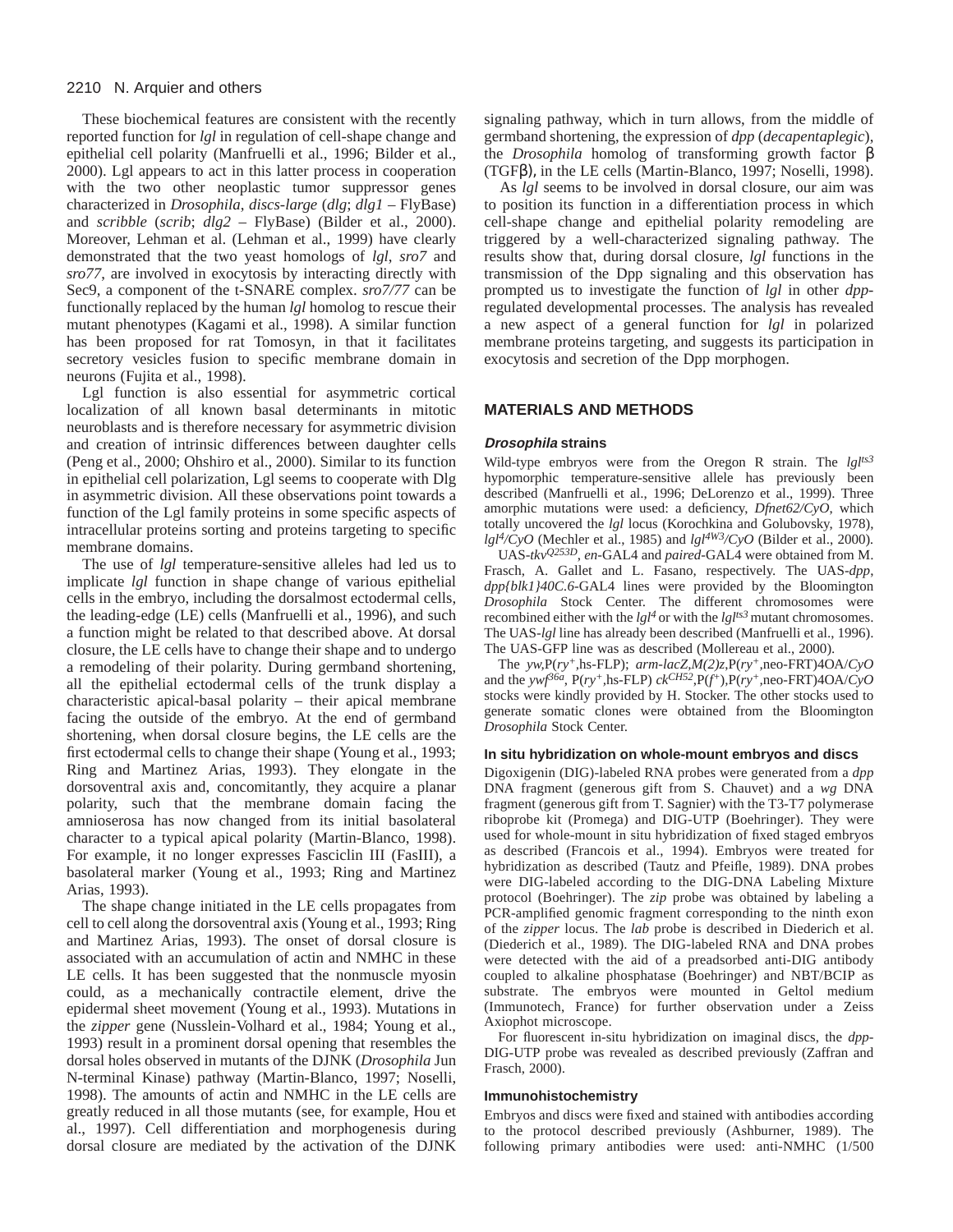dilution; Young et al., 1993); anti-Fasciclin III (1/2 dilution; Developmental Studies Hybridoma Bank); anti-Phosphotyrosine (1/200 dilution; anti-PY20 from Transduction Laboratories); anti-Spalt (1/500 dilution; de Celis and Barrio, 2000); anti-En (1/10 dilution; Developmental Studies Hybridoma Bank); anti-Eve and anti-Tinman (1/5000 and 1/800 dilution, respectively; Azpiazu and Frasch, 1993); anti-Dlg (1/200; Woods and Bryant, 1993); anti-Patched (1/200; Maschat et al., 1998); and mouse anti-βGal (1/1000, Promega). Affinity-purified secondary antibodies (Jackson Immuno Research Laboratories) were either coupled to alkaline phosphatase and used at a 1/1000 dilution or conjugated to TRITC, FITC or Cy5 and used at a 1/100 dilution. The stained embryos were either mounted in Geltol medium (Immunotech, France) for further observation under a Zeiss Axiophot microscope or, when fluorescent, in Vectashield (Vector Laboratories) for observation under a Zeiss LSM 410 confocal microscope.

#### **Cuticle preparation**

Crosses between homozygous *lglts3*males and females were carried out at 29°C. After 48 hours spent by the flies at 29°C, eggs were collected for 4 hour periods and allowed to develop for 24 hours at 29°C. The embryos thus obtained were dechorionated, devitellinized in a heptane/methanol solution  $(v/v)$  and mounted in Hoyer's medium (van der Meer, 1977). Cuticles phenotypes were observed under phase-contrast microscopy.

#### **Rescue experiments**

For rescue in embryos, *lglts3/lglts3; prd*-GAL4 males, *lglts3/lglts3; en*-GAL4 males and *lglts3/lglts3; arm*-GAL4 males were crossed either with *lgl<sup>ts3</sup>/lgl<sup>ts3;</sup>* UAS-*dpp/MKRS* females or with *lgl<sup>ts3</sup>/lgl<sup>ts3;</sup>* UAS*tkvQ253D/MKRS* females at 29°C. Embryos were collected 48 hours after the temperature shift to warrant the penetrance of the mutant phenotype. Cuticles were then prepared as described above.

For rescue in larvae, *yw; lgl4/CyOy+;* UAS-*lgl* females were crossed with *yw; lgl4/CyOy+; dpp*-GAL4 males and *yw; lgl4/CyOy+; en*-GAL4 males. *yw;*  $lgl<sup>4</sup>/CyOy<sup>+</sup>$ ; UAS- $dpp/MKRS$  females or *yw*;  $lgl^{4}/CyOy^{+}$ ; UAS-  $tkv^{Q253D}/MKRS$  females were crossed with *yw*; *lgl4/CyOy+*; *en*-GAL4 males. These crosses were incubated at 22°C for 24 hours. Vials were then shifted to 29°C until the third instar larval stage. Homozygous *lgl4* larvae were recognized with the aid of the *y* marker*.*

#### **Generation of mutant lgl somatic clones**

Homozygous mutant *lgl* clones were generated by using the autosomal FLP recombinase technique (Xu and Rubin, 1993). The chromosome bearing the *lgl4* mutation was recombined with a P(*ry+,*neo-FRT)40A chromosome to obtain *lgl4,* P(*ry+,*neo-FRT)40A chromosomes, which were selected both for G418 resistance and for the presence of the *lgl* mutation. The selected chromosomes were balanced over CyO.

Somatic clones in the wing imaginal discs were produced from the offspring of a cross between *yw,* P(*ry+,* hs-FLP); *arm*-*lacZ, M(2)z*, P(*ry+,* neo-FRT)4OA/CyO (or the same strain without the *M(2)z* mutation) males and *w; lgl4,* P(*ry+,* neo-FRT)40A/ CyO females. 48 to 72-hour-old larvae were heat shocked at 37°C for 2 hours. Homozygous mutant clones were visualized by the loss of the ubiquitous marker *lacZ*. Third instar larvae were dissected and imaginal discs were stained with anti-βgal, anti-Spalt and anti-Patched antibodies. Affinity-purified secondary antibodies (Jackson Immuno Research Laboratories) were conjugated to FITC, TRITC or Cy5 and used as described above.

Somatic clones in adults were produced from a cross between *ywf 36a*,P(*ry+,*hs-FLP); *ckCH52*,P(*f <sup>+</sup>*)*,*P(*ry+,* neo-FRT)40A/CyO males and *w; lgl4,* P(*ry+,* neo-FRT)40A/ CyO females. Larvae aged for at least 72 hours after hatching were heat-shocked at 37°C for 2 hours. They were allowed to develop until eclosion at 25°C. Wings were dissected and mounted in DPX medium before observation.

# **RESULTS**

# **lgl is required for the accumulation of the zipper gene product in the LE cells**

In *lglts3* embryos, in which both maternal and zygotic functions of *lgl* were reduced, the dorsalmost cells of the epidermis (LE cells) do not elongate and, consequently, hamper the dorsal closure (Manfruelli et al., 1996). In a wild-type embryo, NMHC begins to specifically accumulate in LE cells at the onset of dorsal closure, before the cells have initiated their elongation (Young et al., 1993; Fig. 1A-C). By contrast, in mutant embryos issued from homozygous *lglts3* parents, the concentration of NMHC in the LE cells was greatly reduced (Fig. 1D). Conversely, neither the localization nor the amount of Lgl was impaired in *zipper* mutant embryos (not shown). In a wild-type embryo, Lgl is ubiquitously expressed and is mainly located to the basolateral membrane of the epithelial cells (Strand et al., 1994a), whereas, in *lglts3* mutant embryos, the Lgl mutant protein is no longer associated to the plasma membrane and is found in the cytoplasm (Manfruelli et al., 1996, DeLorenzo et al., 1999). The replacement of Ser311 by a Phe residue in the Lgl<sup>ts3</sup> protein (DeLorenzo et al., 1999) appears therefore to be crucial to the membrane localization of Lgl, probably by perturbing its binding to the cytoskeleton, and Lgl is required for the specific accumulation and localization of NMHC in LE cells.

In addition, the mutant LE cells did not acquire their novel polarity as shown by Phosphotyrosine (PY), Discs-large (Dlg) (Woods and Bryant, 1993) or FasIII (Martinez-Arias, 1993) stainings (Fig. 1E-J). Interestingly, in the mutant, the epithelial polarity was affected only in those LE cells but was preserved in all other ectodermal cells of the future epidermis (Fig. 1). In particular, cell junctions were correctly assembled and positioned, as probed with anti-Dlg and anti-PY (Muller and Wieschaus, 1996, Woods et al., 1997).

# **zip is a transcriptional target of the dpp signaling pathway in LE cells and its activation requires lgl function**

The accumulation of the NMHC protein in LE cells at the onset of dorsal closure was accompanied by an activation of *zip* transcription in these cells (Fig. 2A). This high level of mRNA was maintained until completion of dorsal closure, when epidermal cells had acquired their final shape (not shown). This observation strongly suggests that *zip* transcription is activated in the LE cells in response to the activation of the DJNK-Dpp signaling pathway and is responsible, at least in part, for the observed accumulation of NMHC.

To investigate the involvement of Dpp in *zip* transcriptional activation, we examined *zip* mRNA accumulation in LE cells in mutant embryos for *thickveins* (*tkv*)*,* which encodes a Type I receptor for Dpp. The localized accumulation of *zip* mRNA did not prevail any longer in this mutant (Fig. 2B), thus confirming that *zip* transcription requires the Dpp pathway. The occurrence in the *zip* promoter region of a GC-rich sequence (Mansfield et al., 1996), which well matches the consensus sequence reported for *Drosophila* Mad/Medea (Smad family proteins)*-*binding sites (Xu et al., 1998), further strengthens the possibility that *zip* could be a direct transcriptional target of the *dpp* signaling pathway.

Mutations in other components of the JNK pathway (*bsk* and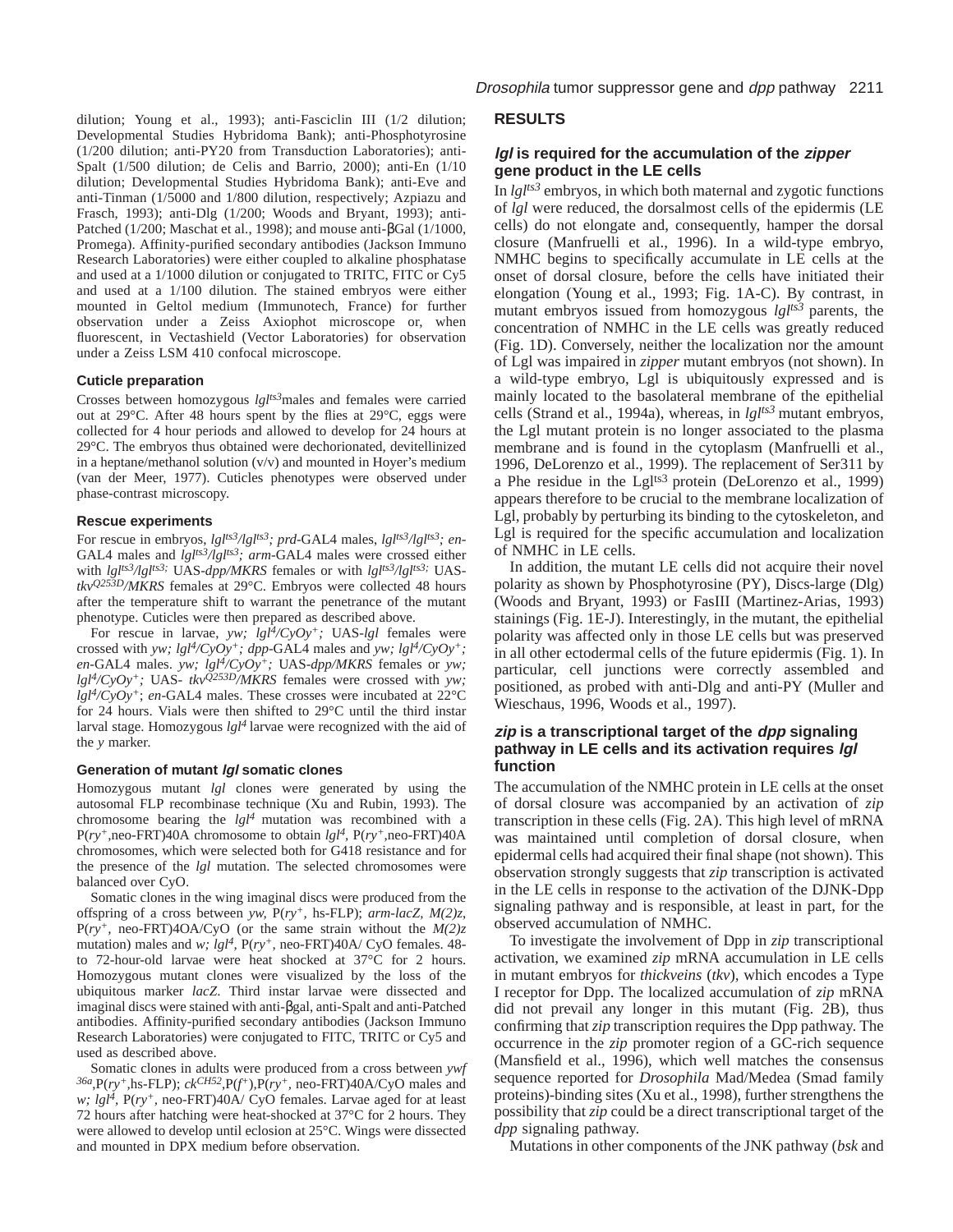*jun*) gave rise to the same downregulation of *zip* in LE cells, which correlates with the lack of accumulation of NMHC protein already observed in mutants of all characterized genes of the DJNK-Dpp signaling pathway (not shown). By contrast,



**Fig. 1.** Distribution of NMHC and membrane markers in *lglts3* mutant embryos at dorsal closure. Whole-mount embryos were stained at the beginning of dorsal closure as follows and observed under a confocal microscope: with anti-NMHC (A-D), with anti-Fasciclin III (FasIII), which labels the lateral membrane domain of epithelial cells (E,F), with anti-Phosphotyrosine (anti-PY), a marker of the most apical region of the lateral membrane (G,H), and with anti-Discs-large (Dlg), a marker of septate junctions (I, J). (A,B,C,E,G,I) Wild-type embryos; (D,F,H,J) *lglts3* mutant embryos at 29°C. Inserts (G-J) show *z*-views of dorsal epidermis cells. (A-C) NMHC is strongly expressed in the LE cells, where it accumulates at the onset of dorsal closure. (D) In mutant embryos, LE cells do not change their shape and fail to accumulate NMHC (compare with C, a wild-type embryo (slightly younger than those in A,B) that has not yet changed its LE cells shape). (E) Fas III and (I) Dlg are absent from the membranes facing the amnioserosa in the LE cells during dorsal closure, while in *lglts3* embryos, FasIII (F) and Dlg (J) are evenly distributed on the whole surface of the cell membranes. (G) In LE cells, PY is detected in the membrane facing the amnioserosa, as well as in the basolateral membranes in contrast to the situation prevailing in mutant embryos (H). In other ectodermal cells, epithelial cell polarity is maintained in *lglts3* mutant embryos and cell junctions are correctly positioned (inserts in G-I). Arrowheads indicate the LE cells.

in *puc* mutants, *zip* expression was, overall, similar to that in a wild-type embryo, even though some perturbations were noticed (not shown; Martin-Blanco et al., 1998).

Upregulation of *zip* transcription was also abolished in *lglts3* mutant embryos at restrictive temperature (Fig. 2C). Therefore, at least part of the *lgl* function in the dorsal closure process might be mediated by its effect on the transcriptional activation of *zip*. In contrast, the expression of *dpp* (Fig. 2), and particularly its onset, as well as the timing of its decrease in the margin cells (not shown), were not noticeably affected in *lglts3* mutant embryos. Thus, this positions *lgl* function downstream of *dpp* transcriptional activation in LE cells.

# **lgl function is necessary in various embryonic developmental processes that are dependent on dpp signaling**

The results described above have prompted us to investigate the effect of *lgl* mutations on the expression of some known *dpp* signaling targets during embryogenesis.

The mature pattern of *lab* (*labial)* expression in the midgut depends on an inductive information issued from the adhesive visceral mesoderm (Bienz, 1994) that is mediated by the secreted product of *dpp* expressed in parasegment 7 of this tissue. In *lglts3* embryos, the midgut expression of *lab* was strongly reduced or even undetectable, whereas its expression in the intercalary segment, which is not dependent on *dpp* (Immergluck et al., 1990), remained unaltered (Fig. 2F,G). This observation is consistent with a function for *lgl* in midgut morphogenesis (Manfruelli et al., 1996).

As a result of the expression of *dpp* in the dorsal ectoderm, *tinman* expression is activated in the underlying dorsal mesodermal cells, allowing their specification and their subsequent differentiation. The *even skipped* (*eve*) gene, which is expressed in a subset of pericardial cells and in precursor cells of a dorsal muscle, is also a *dpp* target in the dorsal mesoderm (Bodmer and Frasch, 1998). As shown in Fig. 2H-K, the expression of these two genes was downregulated in several regions of the heart in *lglts3* mutants, and this was accompanied by an abnormal morphogenesis of the dorsal vessel (not shown).

The function of *dpp* is crucial to the specification and the differentiation of the dorsal epidermis in the embryo. Cuticle preparations of *lglts3* homozygous embryos, reared at restrictive temperature (29°C), displayed a large variety of phenotypes illustrated in Fig. 3. The various phenotypes, probably due to the fact that *lglts3* is a hypomorphic allele, were all related to the establishment of the dorsoventral axis. The most frequent ones consisted in a lack of internal head structures and head involution (86% of the total *lglts3*cuticles), as well as in a lack of externalization of the Filzkörpers (90%) (Fig. 3C). The cephalopharyngeal skeleton and the Filzkörpers are derived respectively from the anterior dorsal region and from the posterior dorsolateral region (Jürgens et al., 1986). A large proportion of cuticles (45%) appeared twisted (Fig. 3B) and they were similar to cuticles prepared from *screw, shrew, tolloïd* or *twisted-gastrulation* mutants. As already mentioned, dorsal closure is blocked and 58% of the cuticles therefore displayed holes in their dorsal epidermis (Fig. 3A). Finally, lateral extension of the denticle belts was compared with that in a *scab* mutant, in which the differentiation of the dorsal epidermis was affected although no appearance of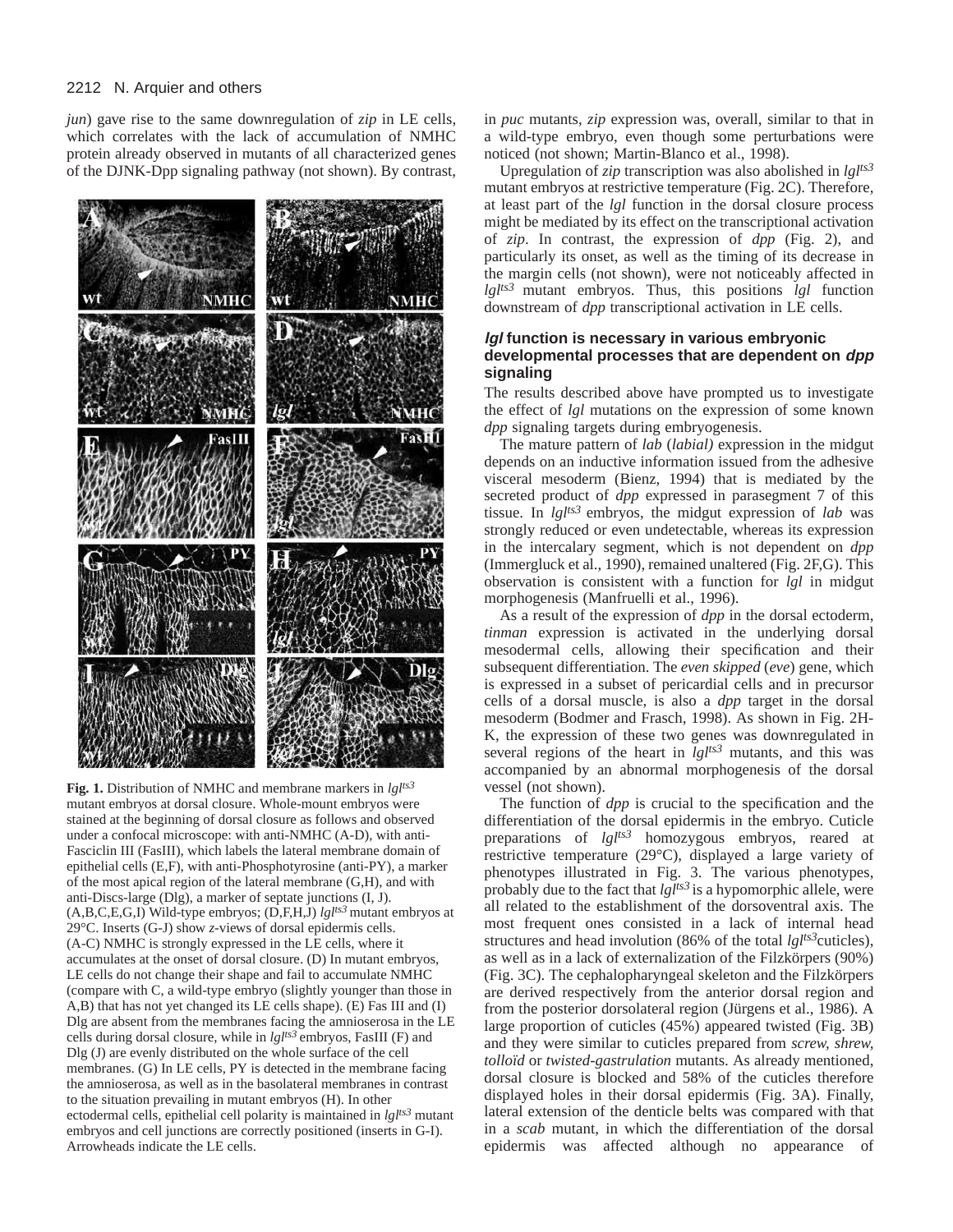**Fig. 2.** Downregulation of the expression of dpp targets in *lglts3* mutant embryos. (A,D,F,H,J) Wild-type embryos;  $(C, E, G, I, K)$  *lgl<sup>ts3</sup>* homozygous embryos reared at 29 $\degree$ C; (B) *tkv7* homozygous embryo. (A-C) In situ hybridizations of whole-mount embryos probed with a DIG-labeled *zipper* cDNA. The views are focused on one of the two LE cells rows (arrowheads) where *zip* transcript accumulates in a wild-type embryo at the onset of dorsal closure (A) but fails to accumulate either in a  $tkv<sup>7</sup>$  homozygous embryo (B) or in a *lglts3* homozygous embryo at 29°C (C). as, amnioserosa; ec, lateral ectoderm; h, head. (D,E) In situ hybridizations of whole-mount embryos probed with a DIG-labeled *dpp* cDNA. (D) In a stage 13 wild-type embryo, *dpp* is expressed in the LE cells (arrowhead), as well as in subsets of other cells such as those in the visceral mesoderm. (E) A *lglts3* mutant embryo at the same stage expresses *dpp* in the LE cells (arrowhead), as does the wild-type embryo. Note the lower expression of *dpp* in the PS7 visceral mesoderm. (F,G) In situ hybridizations of whole-mount embryos probed with a DIG-labeled *lab* cDNA. *lab* expression was no longer detected in a *lglts3* mutant embryo (arrowhead). The most extreme phenotype, with almost complete absence of *lab* expression, is shown here. Persistence of a labeling in the intercalary segment should be noted in mutant embryos. (H,I) Tin is expressed in the cardial cells in wild-type embryos and absent from most of the cardial cells in mutant embryos (arrowheads). (J,K) The same situation prevails in the case of Eve expression. The anti-Eve antibody labels a subset of pericardial cells and of dorsal muscles precursors. For all embryos shown, anterior is leftwards and the dorsal side is in focus. The genotypes are mentioned in the lower left and the probe or the antibody used in the lower right of each panel.

ventralization could be detected (Nusslein-Volhard et al., 1984). On the average, an increase of 15% in the length of ventral denticle belts in *lglts3* mutant cuticles could be measured, reaching up to 60% of lateral extension in some mutant individuals (not shown).

In conclusion, these phenotypes, which were typical of a disruption in the dorsoventral patterning, were reminiscent of the defects encountered when the *dpp* signaling pathway is disrupted. In contrast, cuticles never displayed a ventralization with lack of amnioserosa and dorsal epidermis differentiation, which is however the phenotype the most sensitive to a lowering of the *dpp* gene dose. As a matter of fact, complete ventralization was not observed either in mutants in *dpp* signaling pathway genes which have a maternal expression (such as *punt*, for example, Letsou et al., 1995). A small number (less than 8%) of cuticles from *lglts3* embryos displayed segmental abnormalities such as fusion of denticle belts or extended regions of naked cuticles (Fig. 3D), suggesting that *lgl* is not crucial to the function of other secreted morphogens such as Wingless or Hedgehog.

However, gain-of-function experiments clearly demonstrate that *lgl* function is required downstream of *dpp* for the specification of the dorsal epidermis. Ubiquitous ectopic expression of *dpp* in the embryo causes a dorsalization of cuticles (Staehling-Hampton et al., 1994). A similar dorsalization prevailed when *dpp* or TkvQ253D, a constitutively activated form of the Dpp receptor, was expressed in a wildtype embryo in the *paired*-expressing cells (Fig. 3E,G).



Dorsalization was significantly reduced when *dpp* was ectopically expressed in *lglts3* mutant embryos (compare Fig. 3E with 3F), suggesting that the *dpp* function requires *lgl* activity for the establishment of the dorsoventral polarity in embryos. By contrast, an absence of ventral denticles persisted in a *lgl* mutant background when TkvQ253D was ectopically expressed (Fig. 3H). Similar results were obtained with other GAL4 drivers, *en-*GAL4 (Fig. 3I,J) or *arm-*GAL4 (not shown), even though in this latter case the dorsalization observed with UAS-*dpp* in *lglts3* was clearly higher than with *prd-*GAL4, probably because *arm-*GAL4 is expressed in all ectodermal cells and (or) at a higher level. Therefore, *lgl* appears to fulfill its function downstream of the *dpp* activation step, but not downstream of Tkv, after the receptor has been activated.

# **The function of lgl is required for dpp-dependent activation of spalt in wing imaginal discs**

Growth and patterning of the wing imaginal disc rely on the localized expression of *dpp*, which in turn induces the transcriptional activation of its targets, including *spalt* (Nellen et al., 1996). Wing imaginal discs from homozygous null *lgl* alleles display a disorganized growth as early as the beginning of third instar larval stage and they do not form regular epithelial cells sheets, contrasting with what is encountered in a wild-type larva. However clear neoplasia in mutant wing discs become detectable only during the delayed larval life. In order to allow a clearer recognition of their shape, most of the analyses in mutants were conducted on wing discs from early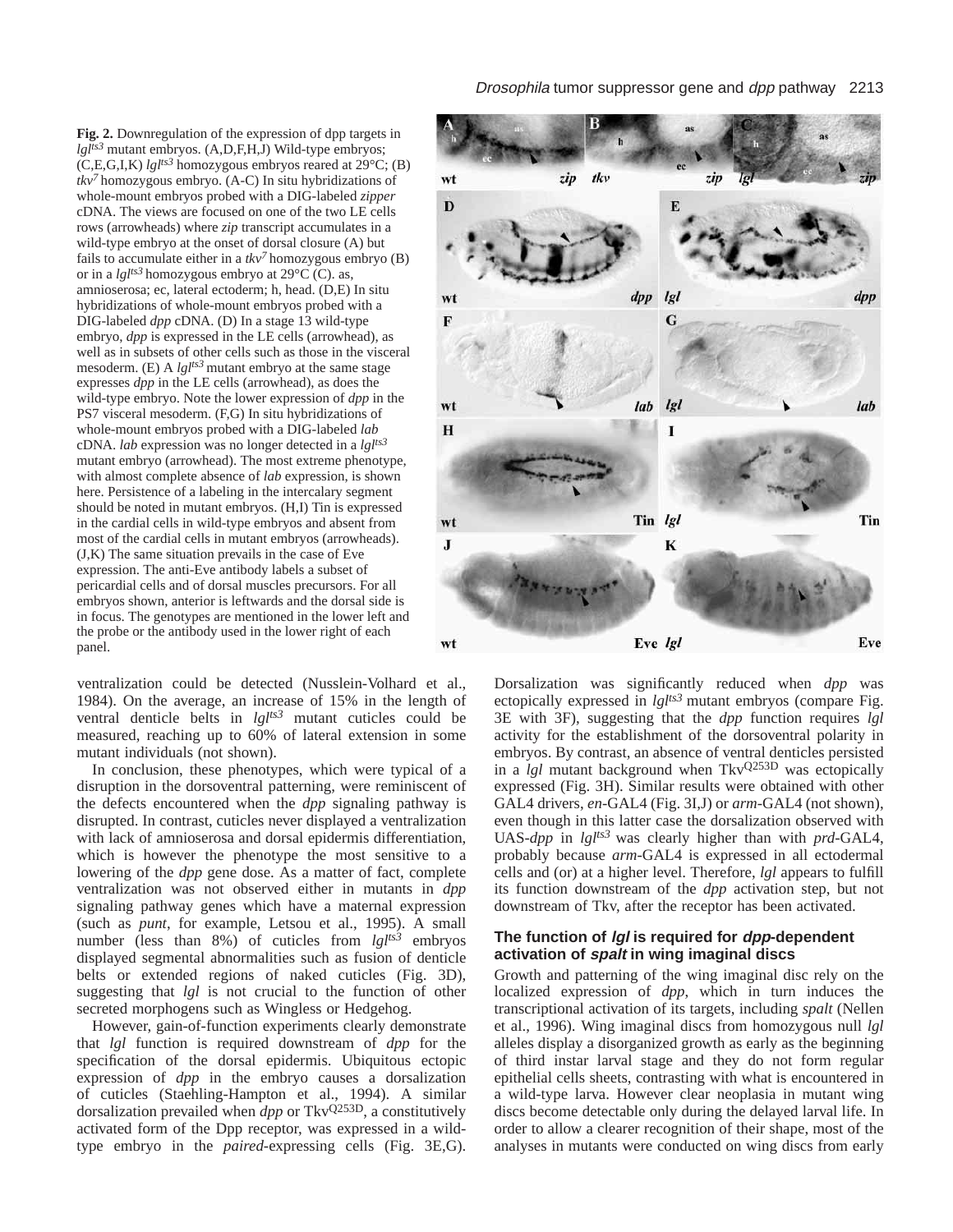**Fig. 3.** The dorsoventral patterning of the embryonic ectoderm mediated by the *dpp* signaling is affected in *lglts3* mutant embryos. (A-D) Cuticles of *lglts3* homozygous embryos reared at 29°C. (A) Absence of dorsal closure producing a large hole in the dorsal ectoderm is visible in 58% of *lglts3* mutant embryos. (B) Shows the twisted phenotype and a lack of involution of the head. (C) The absence of cephalopharyngeal skeleton (arrow) and the lack of externalization (or the absence) of the Filzkörpers (arrowhead) were the most frequently encountered phenotypes. (D) Mutant cuticle showing a rare phenotype consisting in a partial lack of ventral cuticle (arrowhead). Cuticle preparations of wild-type (E,G,I) or *lglts3* mutant (F,H,J) embryos in which have been expressed Dpp (E,F,I,J) or constitutively activated Tkv (G,H) under the control of *prd* (E-H) or *en* (I,J) regulatory elements. The extent of dorsalization was assessed by the reduction of the number of ventral cuticles (arrowheads). Dorsalization by ectopic expression of Dpp in wild-type embryos (E,I) is more pronounced than that induced by TkvQ253D in wild-type embryos (G; data not shown) probably because Dpp can diffuse some distance away from its source of production. As *prd* is a pair-ruled gene, dorsalization is observed in only one of two segments in (E,H). Cuticle in F is very similar to that in wild-type, indicating that *lgl* is required for *dpp* mediated dorsalization (compare E with F). More than 80% of mutant cuticles were phenotypically wild-type whereas in control embryos 100% of them were dorsalized. By contrast, the extent of dorsalization is roughly identical in G,H, indicating that TkvQ253D can rescue *lgl* function in this process. (I,J) When *dpp* is induced in *en*-expressing cells, the ventral denticles of all the segments can potentially be affected owing to the expression of *en* in the epidermal cells that gives rise to the anteriormost row of denticle belts. Dorsalization was also more effective in wild-type (I) than in *lglts3* embryos (J). In all panels, cuticles are oriented with the anterior towards the left. Arrowheads point to wild-type (F,J) or phenotypically mutant (E,G-I) denticle belts.

В lgl, UAS dpp, prd UAS-dpp, prd-GAL4 17 Đ UAS-tkv, prd-GAL4 Igl, UAS-tkv, prd-GAL4 H G UAS-app, en-GAL4 lgl, UAS-dpp, en-GAL4

third instar larvae, whose morphology still roughly resembled that of wild-type larvae. At this stage, the expression domain of *dpp* in the wing disc was larger than in late third instar larvae and the Spalt expression domain narrower.

The *dpp*-dependent expression of Spalt was abolished or strongly reduced in the presumptive wing blade of *lgl* mutant disc (Fig. 4A,B), while *dpp* expression itself was normally initiated and not noticeably affected (Fig. 4C,D). The polarity of the epithelial cells in mutant discs, as probed with Dlg or Armadillo (Arm) was still preserved (Fig. 4F), in contrast to what is observed in discs from delayed *lgl<sup>4</sup>* homozygous third instar larvae (Woods et al., 1997; Bilder et al., 2000). Furthermore, En (Fig. 4G,J,P) and Ptc (not shown) were normally expressed in mutant wing discs, strongly suggesting that the *lgl* function is involved in the *dpp* signaling pathway itself.

*spalt* expression in *lgl4* mutant wing imaginal discs was restored by expressing TkvQ253D, but not Dpp, in the posterior compartment with the aid of an *en*-GAL4 driver (Fig. 4G-L). In this experiment, Spalt expression was restored only in the posterior compartment. In order to be able to recognize the imaginal disc cells that require the *lgl* function in *dpp* signaling

(i.e. the cells that emit the Dpp signal or the cells that receive it), *lgl* has been specifically expressed in the *dpp* territory within a *lgl4* mutant background. Such an ectopic expression led to a rescue of Spalt expression in the presumptive wing blade (Fig. 4M-O). By contrast, no rescue of Spalt expression (Fig. 4P-R) could be obtained by restoring *lgl* function in the posterior compartment. These results indicate that *lgl* function is required in the cells that produce Dpp to activate Spalt expression. Moreover, when *lgl* expression was restored in *dpp*-expressing cells, Spalt expression in the wing blade was detected in the cells that did not express *dpp* (arrowhead in Fig. 4N-O)*.* This observation of a Spalt expression domain extending out of the dpp expression domain suggests that the function of *lgl* is not required for the reception of the Dpp signal.

Likewise, in eye imaginal discs, *lgl* seems to play a role related to *dpp* signaling pathway. *Dpp* function in this tissue is rather involved in the onset of the morphogenetic furrow movement than in ommatidia differentiation (see, for example, Burke and Basler, 1996b). In a wild-type eye disc, Spalt was detected in all the differentiated ommatidia, while in *lgl<sup>4</sup>* mutants, its expression was restricted to only a few disorganized ommatidia (Fig. 5A,B). Furthermore, the advance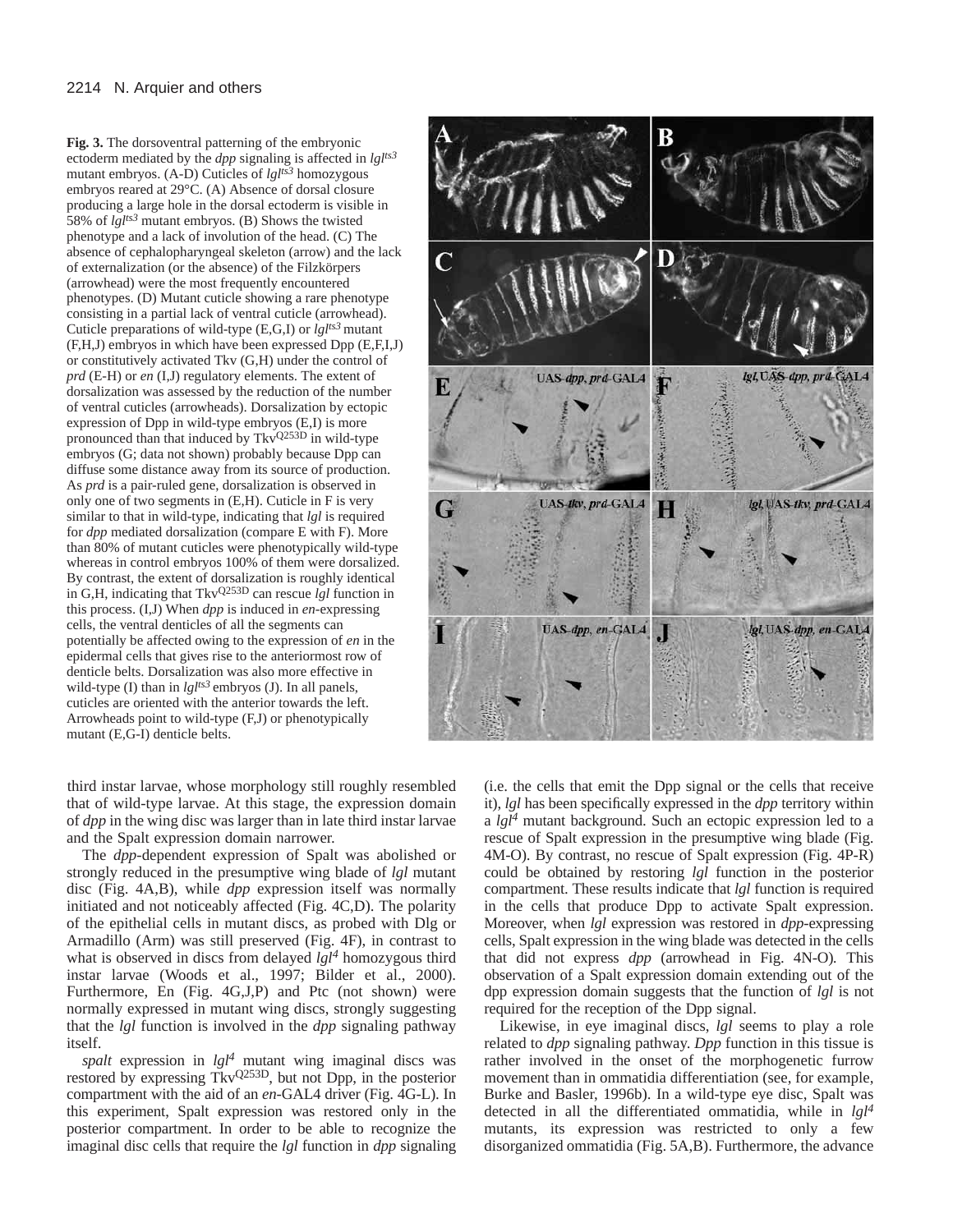

of the morphogenetic furrow was slowed down. This phenotype is reminiscent of that prevailing in the class of 'furrow-stop mutants', including *dpp* (Heberlein et al., 1993).

# Drosophila tumor suppressor gene and dpp pathway 2215

**Fig. 4.** Expression of Spalt, a *dpp* target, in *lgl4* imaginal wing discs. In all panels (except E,F), Spalt (Sal) expression was revealed using an anti-Spalt antibody (in red). (A,B) The expression of Sal in the center of the presumptive wing blade (arrowhead) is abolished in early third instar mutant larva. The *dpp*-independent expression of Sal in the notum (arrow) is not affected by *lgl* loss of function. (C,D) *dpp* expression, revealed by in situ hybridization with a DIG-labeled *dpp* probe (in green) is normally initiated in a *lgl4* mutant disc from early third instar larva. (E,F) En face optical sections of imaginal discs. Epithelial cell polarity probed with anti-Dlg (green) and anti-Arm (red) antibodies. In spite of a disorganization of the epithelial folds in *lgl4* mutant discs (F), Dlg and Arm are normally located at the plasma membranes. (E',F') *z*-views of the epithelial layers at positions marked by an arrow in (E,F). As in the wild type, Arm is located in the mutant to the apicalmost region of the lateral membrane, above the septate junctions labeled with Dlg. (G-R) All discs are *lgl4* mutants. (I,L,O,R) are merged views of the two separate views on their left. (G-I) *en*-Gal4 driven expression of a constitutively activated form of Tkv in the posterior compartment of a *lgl4* mutant disc induces the expression of Sal in the posterior compartment, marked with anti-En antibody. The star indicates a trachea. (J-L) Under the same conditions as in (G-I), expression of *dpp* in *en*-expressing cells is unable to induce Sal expression in the posterior compartment (arrowhead). (M-O) Sal expression is restored in the presumptive wing blade (arrowhead) of an *lgl4* mutant wing disc by expression of *lgl* under the control of *dpp*-Gal4. The *dpp* domain of expression was assessed by UAS-GFP (green). (P-R) expression of *lgl* in the posterior domain of a *lgl4* mutant disc cannot rescue Sal expression in the presumptive wing blade (arrowhead). The arrows in M-R point to *dpp*-independent Sal expression.



**Fig. 5.** *lgl* function in the eye imaginal disc. (A,B,D) Anti-Sal staining, which labels a small number of photoreceptors in every differentiated ommatidia. (C) In situ hybridization with a DIGlabeled *dpp* probe. At late third instar larval stage, *lgl* mutant eye discs are smaller than in the wild type (compare the respective sizes of the eye disc with the antenna disc in A,B, for example). (D) The differentiation of ommatidia is almost completely restored when *lgl* is expressed in *lgl* mutant discs under the control of *dpp-*Gal4.

In the mutant discs, the expression of *dpp* was normal in the delayed morphogenetic furrow (Fig. 5C). Restoration of *lgl* function in the *dpp* expression domain was sufficient to almost completely rescue the mutant phenotype (compare Fig. 5A with 5D). It is not known whether Spalt expression in the eye disc is dependent on *dpp* signaling, but this latter result indicates that *lgl* function in the eye disc is required only in the cells that express or have expressed *dpp*, confirming the results obtained in the wing discs.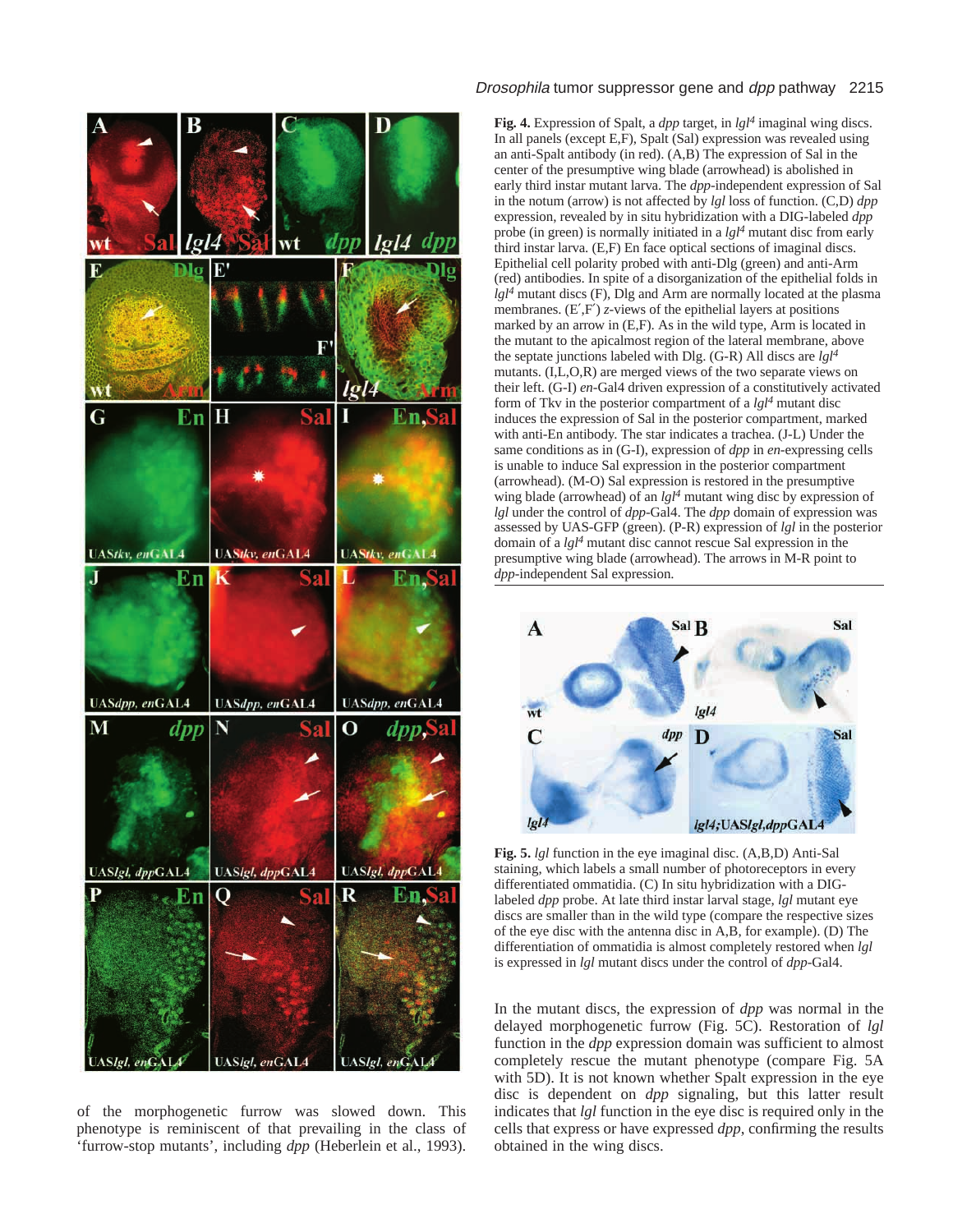# **Loss-of-function lgl somatic clones behave non autonomously with respect to dpp signaling**

Cell autonomy of the Dpp signal has been analyzed in *lgl* lossof-function somatic clones in the wing imaginal disc. Two different null alleles were used  $(lgl<sup>4</sup>$  and  $lgl<sup>4W3</sup>$ ) that led to similar results. Spalt expression was taken as an indicator of the activity of the Dpp signaling cascade and Patched as a marker of the A/P compartment boundary (Maschat et al., 1998).

All the mutant clones scored (about 200 clones scored) that encompassed the Spalt expression domain exhibited a wildtype pattern of Spalt expression (Fig. 6). This observation, which holds even in the case of large clones produced in *Minute* background, indicates that *lgl* function, at least with respect to *spalt* activation, is not required in the cells that receive Dpp and respond to it. Because the expression of Spalt was abolished in mutant discs that were entirely *lgl4*, this behavior was interpreted as the result of a non autonomous function of *lgl* with respect to *dpp*-dependent Spalt expression: the mutant cells might be rescued by the surrounding wild-type cells that normally expressed and secreted Dpp.

However, we have never detected mutant cells within the anterior compartment in close apposition to the A/P compartment boundary, where Dpp is produced. In contrast, numerous mutant cells in large clones (25 mutant clones scored) were able to reach the A/P compartment boundary when they were located in the posterior compartment. It appears therefore that mutant cells appeared to be excluded from the region in which Dpp was produced at third instar larval stage. A striking example is shown in Fig. 6A in which a twin clone of wild-type cells reaches the A/P frontier and is much larger than the mutant clone that is composed of only a few cells expressing spalt, and that is located farther away from the A/P compartment boundary. *lgl* mutant cells seem to be eliminated from the Dpp domain; they probably cannot survive and the surrounding wild-type cells might not be able to rescue them. This clonal analysis, which has to be strengthened by other experiments, strongly suggests that the function of *lgl* is required only in the *dpp*-expressing cells of the imaginal wing disc. As a matter of fact, a clonal analysis by Posakony et al. had demonstrated a localized requirement for wild-type *dpp* expression along the A/P compartment boundary of the developing wing (Posakony et al., 1990). They never recovered *dpp* mutant clones located in this domain in adult wings.

Analysis of mitotic clones in the adult wing was consistent with these observations. Dpp plays a dual function in wing morphogenesis: it regulates growth and patterning of the wing disc during larval development and promotes the differentiation of veins during pupal development (de Celis, 1997). Under the conditions of induction that we have used, three types of situations have been encountered (around 200 clones were analyzed). Phenotypes of loss of veins were observed only when mutant clones were present on both sides of the wing blades (~2%, Fig. 7A,B), as already shown in the case of *dpp* mutant mosaics (de Celis, 1997). By contrast, numerous genetically mutant clones (~20%), which occupied only one surface of the wing blade and encompassing veins, did not affect vein differentiation (Fig. 7C). These results are consistent with the hypothesis that *dpp* expression in one



**Fig. 6.** Non-autonomous behavior of *lgl<sup>4</sup>* mutant clones with respect to *dpp* signaling in wing imaginal discs. Homozygous clones for *lgl<sup>4</sup>* have been produced by the FLP-FRT system in a wild-type (A-D) or in a *Minute* background (E-H). Mitotic recombinations have been induced during the second larval stage. Mutant clones were visualized by the absence of the *arm-lacZ* marker (green in A,E). The activity of the *dpp* signaling pathway was assessed by the expression of Spalt (red in B,F). The position of the A/P boundary was assigned by the expression of Patched (blue in C,G). (D,H) Merged images. Filled arrowheads point to mutant clones. The large arrows in A,D show an example of a twin clone lying just anteriorly to the A/P boundary. a, anterior; d, dorsal. The general structure of the wing discs containing numerous large mutant clones was repeatedly deeply affected.

surface is sufficient to provide *dpp* function to the other surface (de Celis, 1997). Finally, the large majority of mutant clones (~80%), which were found in intervein regions, did not display any mutant phenotypes and were as large as the wild-type twin clones.

Taken together, all these observations indicate a non autonomous function of *lgl* in the *dpp* signal transduction pathway during wing morphogenesis.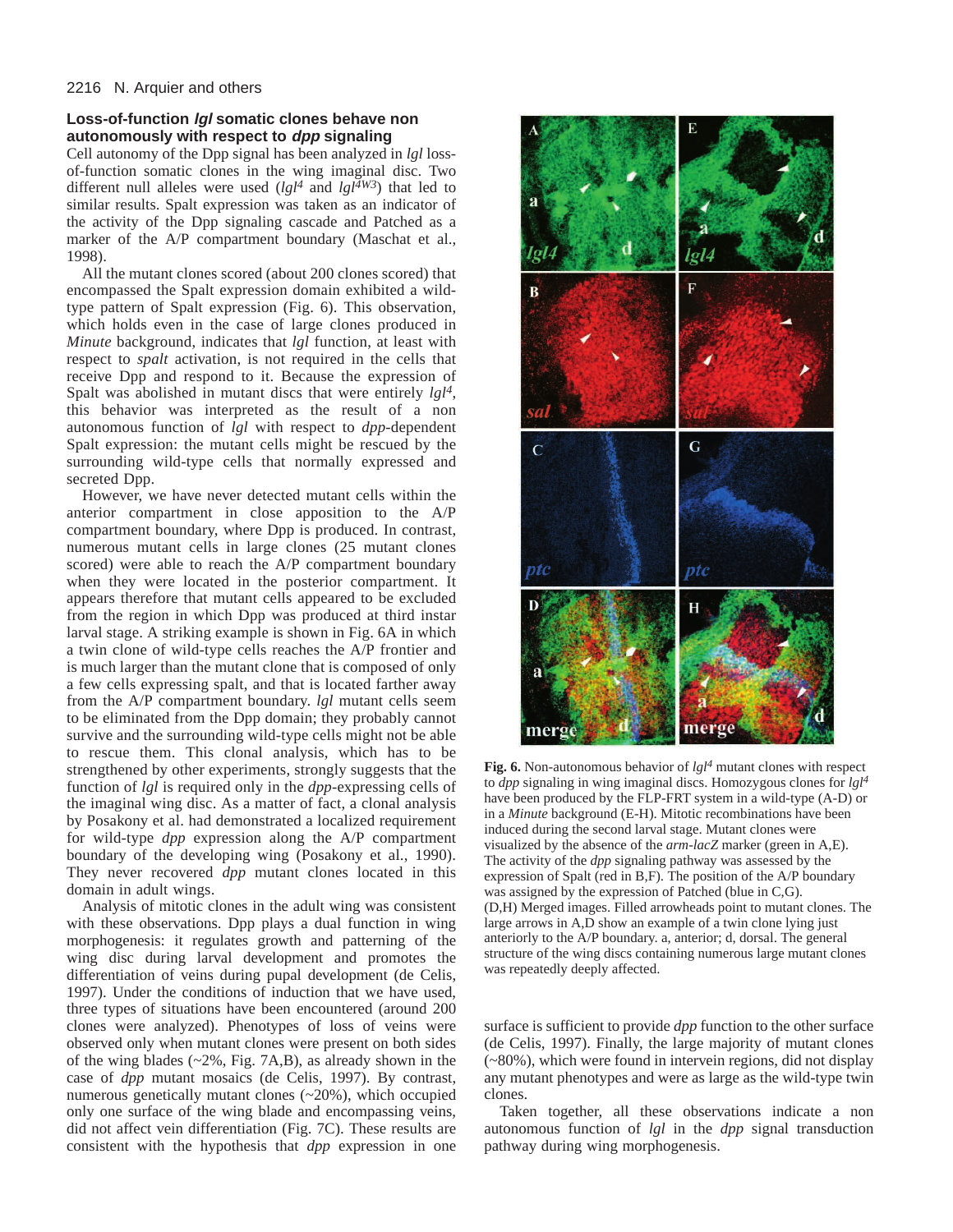

**Fig. 7.** Mosaic analysis of *lgl4* wings. (A) Example of *lgl<sup>4</sup>* clones occupying dorsal and ventral wing blade surfaces and causing loss of veins. (B) Schematic representation of ventral (unbroken lines) and dorsal (broken lines) clones in (A) of homozygous *lgl<sup>4</sup>* (−/−) and twin wild-type (+/+) clones. (C) Example of a *lgl<sup>4</sup>* clone (broken line) encompassing the posterior cross-vein that differentiates despite the presence of a large clone in the ventral surface. (D) Example of ectopic vein material within a *lgl<sup>4</sup>* mutant clone.

# **DISCUSSION**

# **A function for lgl in Dpp secretion?**

The results reported herein demonstrate that at least part of the *lgl* function is involved in the *dpp* signaling pathway. All the known *dpp* targets considered in this study were underexpressed or even not expressed at all in *lgl* mutants. In addition, whenever technically possible, we have shown that the *dpp* signaling pathway mutant phenotype was rescued by the expression of a constitutively active form of Tkv, thus assessing the specificity of *lgl* action in the process. This observation implies that the function of *lgl* resides in a participation either in the secretion and (or) maturation of Dpp, or in its long range diffusion or, eventually, in the correct activation of its receptor.

Several lines of evidence presented in this article suggest that the *lgl* function is required in cells that express Dpp rather than in cells that receive the signal. Spalt expression in mutant wing discs is recovered by restoring *lgl* activity in the Dpp domain of expression. In this situation, Spalt expression can be detected not only in the cells that produce *dpp*, but also in groups of mutant cells which do not express *dpp* (Fig. 4)*.* Imaginal discs Dpp-dependent expression of *spalt* can be rescued in *lgl* mutant clone cells by surrounding wild-type cells. This observation supports the idea that the Dpp signal can diffuse and interact correctly with its receptor in the wing blade in *lgl* mutant cells, thus pointing towards a function for *lgl* in the production or the secretion of Dpp by the cells in which it is transcribed.

So far, any straightforward approach to the analysis of the processing or the secretion of Dpp in mutant cells has been hampered mainly because of the lack of efficient antibodies. We have nevertheless been able to detect a precursor form of Dpp that is synthesized in *lgl4* mutant disc cells and present at a level similar to that observed in wild-type cells (N. A.,

unpublished) by using an antibody directed against the Nterminal part of the protein (Groppe et al., 1998). This antibody however does not recognize the C-terminal moiety of the Dpp protein which constitutes its processed and secreted form.

It has been clearly demonstrated that the yeast homologs of Lgl, Sro7p and Sro77p, participate in polarized exocytosis and are associated to Sec9, a plasma membrane SNARE (Lehman et al., 1999). This protein family seems to be functionally conserved, as *lgl* or its human homolog (*HUGL*), are able to rescue the *sro7/77* mutant phenotypes in yeast (Kagami et al., 1998). Moreover, a Sec9/Snap25 homolog is also present in the *Drosophila* genome (Lloyd et al., 2000). By taking into account these functional homologies, a function for *lgl* can be postulated in exocytosis.

# **lgl in the control of epithelial cell polarity**

Secretion relies on intracellular vesicular trafficking and on the polarized exocytosis machinery (Mellman and Warren, 2000). Recent studies have demonstrated that Lgl function is essential for the establishment of the polarities of epithelial cells (Manfruelli et al., 1996; Bilder et al., 2000) and of dividing neuroblasts (Peng et al., 2000; Ohshiro et al., 2000). An important issue is therefore to understand whether the role of Lgl in Dpp secretion is direct or simply a consequence of the loss of epithelial cell polarity. Analysis of the temporal requirement for Lgl function argues in favor of Lgl being necessary for the establishment of cell polarity, rather than for its maintenance. Moreover, alteration in Dpp signaling can be observed in *lgl* mutants in epithelial cells that are correctly polarized and this supports a direct function for Lgl in Dpp secretion.

The epidermis is not affected in homozygous  $lgl<sup>4</sup>$ -null mutant larvae that no longer contain the maternal Lgl protein responsible for a normal embryonic development (Gateff and Schneiderman, 1969; Manfruelli et al., 1996). *lgl<sup>4</sup>* larvae develop a cuticle that possesses the hallmarks of a wild-type cuticle by all the criterions used, thus indicating that the apical secretion of cuticle components has not been altered. Markers for epithelial cell polarity are localized in the correct position (Peng et al., 2000) in stage 16 embryos when Lgl is no longer detected (Strand et al., 1994a)*.* Likewise, *lglts3* embryos in which the Lgl protein has lost its cortical location have maintained their typical epithelial cell polarity (Fig. 1) and their capacity to secrete normal cuticle components (Fig. 3; see also Manfruelli et al., 1996; Ohshiro et al., 2000). In neuroblasts, Lgl seems to exert its action early during mitosis to recruit basal determinants to the cortex but it does not contribute to their maintenance in this latter location (Ohshiro et al., 2000). The polarity of epithelial wing disc cells is preserved until the middle of the third instar larval stage, long after the maternal Lgl contribution has ceased (Fig. 4; Gateff and Schneiderman, 1969).

In contrast, the need for Lgl function appears crucial whenever cell polarity has to be established. In neuroblasts, its function during mitosis is to assist Miranda and Prospero localization (Ohshiro et al., 2000), when a new asymmetric division requires basal localization of cortical determinants. Asymmetric division is equally impaired in late *lgl<sup>4</sup>* embryos in which the maternal contribution of Lgl might become too low to ensure the efficiency of the process (Peng et al., 2000). In embryos issued from germline clones, lacking both maternal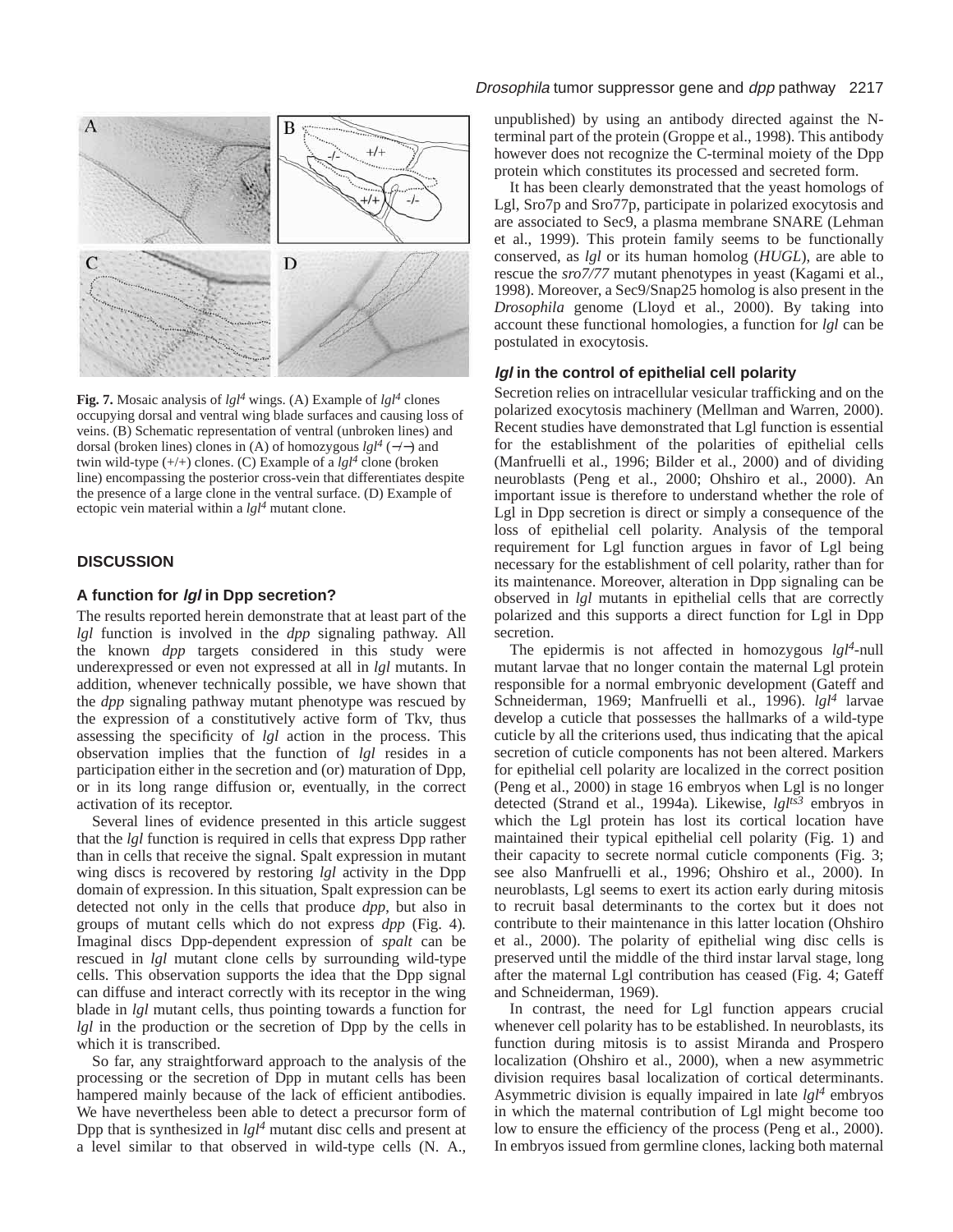and zygotic *lgl* activities, the cells of the ectoderm form but they do not acquire their epithelial cell polarity (Bilder et al., 2000).

While embryogenesis proceeds, some epithelial cells have to change or remodel their polarity. This is the case, for example, for the LE cells during dorsal closure and our data show that Lgl is also involved in this process. During larval stages, imaginal disc cells actively proliferate and have to continuously reconstruct their membrane junctions and their polarity in different steps that are dependent on the exocytosis machinery. Loss of activity of *lgl* might be responsible for the progressive alteration in cell polarity leading to neoplasms in *lgl* mutant animals.

In conclusion, *lgl* activity appears to be required whenever targeting to the membrane of new components is crucial to the acquisition of cell polarity.

# **Alteration of Dpp signaling precedes epithelial cell polarity disruption in lgl mutants**

Our data support the hypothesis that the effect of *lgl* on Dpp signaling does not result, as an indirect consequence, from altered cell polarity and, accordingly, we have provided some examples in which the two processes could be uncoupled. Epidermal cells in *lglts3* embryos are normally polarized and secrete cuticle but they are unable to promote cuticle dorsalization in response to an ectopic expression of Dpp while they induce this same dorsalization in response to  $Tkv^{Q253D}$ .

The cell polarity in *lglts3* embryos is not altered when the targets of the Dpp signaling have to be activated. When *tin* and *eve* expressions have to be induced within the mesoderm, the dorsal ectoderm, which produces Dpp, shows a wild-type epithelial cell polarity and can secrete dorsal cuticle. The mesodermal and endodermal midgut cells display a normal cell polarity when *labial* expression has to be induced by Dpp (Manfruelli et al., 1996). Similarly, *zip* accumulates in LE cells before they undertake their shape and polarity changes (Fig. 1). Dpp is actually expressed well ahead of the initiation of dorsal closure and its expression in LE cells rapidly decreases at the onset of this process. Finally, Spalt is not expressed in *lgl* mutant wing discs that express Dpp, even though their epithelial polarity is not yet disturbed (Fig. 4). The rescue in *lgl4* mutants of Spalt expression by a constitutively activated form of the Dpp receptor, Tkv, strongly suggests that its localization to a specific domain of the cell membrane or (and) its integration within the membrane has not been impaired, although they are both likely to be dependent on cell polarity.

It seems reasonable to assume that there is a unique exocytosis pathway mediated by *lgl* to ensure both cell polarity control and secretion. *Dlg* and *scrib* might participate in this same pathway, as, indeed, they strongly interact genetically with *lgl* and share with this gene a large panel of identical mutant phenotypes (Bilder et al., 2000). Lgl, however, does not strictly colocalize with Dlg and Scrib in either epithelial cells (Bilder et al., 2000) or in neuroblasts (Peng et al., 2000). In addition, the Dlg cortical localization does not require *lgl* function (Peng et al., 2000; Ohshiro et al., 2000). One could therefore anticipate an *lgl* action, within a separate and distinct pathway, in parallel to that of *dlg* and *scrib*, and further experiments are needed to address this issue.

Whatever the situation, Lgl probably mediates a specific secretion pathway for Dpp that other secreted morphogens

such as Wingless or Hedgehog or cuticle proteins do not share. This is consistent with the function of *lgl* in targeting specific cortical proteins to particular membrane domains in epithelial cells or neuroblasts.

## **lgl and the control of the actomyosin cytoskeleton**

In yeast, *sro7/77*-mediated polarized exocytosis relies on a complex regulation and interaction with the actomyosin cytoskeleton. *Sro7/77* display a strong genetic interaction with *myo1* (encoding a Type II myosin homolog of NMHC) and with  $m\gamma o2$  (encoding an unconventional Type V myosin) (Kagami et al., 1998). In addition, Myo1P can physically interact with Sro7P (Kagami et al., 1998), in a manner resembling that prevailing between Lgl and NMHC (Strand et al., 1994b). These observations are in favor of Lgl serving as a functional link between the actomyosin cytoskeleton polarity and a specific polarized exocytosis pathway, although the precise function exerted by Lgl in such a process has yet to be deciphered. In yeast, as in flies, *myo1 (zipper)* and *sro7/77 (lgl)* display a negative genetic interaction (Kagami et al., 1998; Peng et al., 2000; Ohshiro et al., 2000), as already mentioned during the fly dorsal closure (P. Manfruelli, PhD thesis, Marseille, 1996). Loss-of-function alleles of *lgl* suppress the dorsal closure phenotype in homozygous *zip* mutants. Conversely, overexpression of *lgl* enhances the dorsal closure phenotype.

The data reported in this article rather state a role for Lgl in the transcriptional activation of *zip* in LE cells, raising a puzzling question about the in vivo functional significance directly associated with the interaction demonstrated in vitro between Lgl and NMHC. As a matter of fact, even in LE cells in which there is an important accumulation of NMHC, there is no particular colocalization of the two proteins. The same situation is encountered in other cells in which NMHC also accumulates (Young et al., 1991; Edwards and Kiehart, 1996; C. De Lorenzo, PhD thesis, Marseille, 1998). Similarly, in yeast, an abnormal localization of actin and myosin becomes visible only long after the initial defect of exocytosis encountered in *sro7/77* mutants (Lehman et al., 1999). These observations might indicate that the Lgl-NMHC physical interaction observed in vitro is not relevant in vivo and might not be functional in the LE cells. One could rather anticipate a general ability of Lgl to bind myosins. Accordingly, it is noteworthy that, in yeast, another myosin-encoding gene, *myo2*, interacts positively with *sro7/77* (Kagami et al., 1998), and that, in *Drosophila* neuroblasts, two functionally different cytoskeletal actomyosin networks, one being repressive and the other positive, seem to control the cortical localization of basal determinants (Peng et al., 2000).

## **Tumor suppression and TGF**β **signaling**

It is particularly intriguing that *lgl*, a *Drosophila* tumor suppressor gene, could play a role in a signaling pathway such as the *dpp* pathway. Dpp is a member of the superfamily of TGFβs, which have been described as important key regulators in carcinogenesis (Padgett et al., 1998). TGFβ receptors and components of the TGFβ signal transduction pathway are mutated in a number of human tumors (for review see Riggins et al., 1997). Homozygous mutant animals for Smad3 have recently been obtained that are viable but that spontaneously display colorectal adenocarcinomas (Zhu et al., 1998).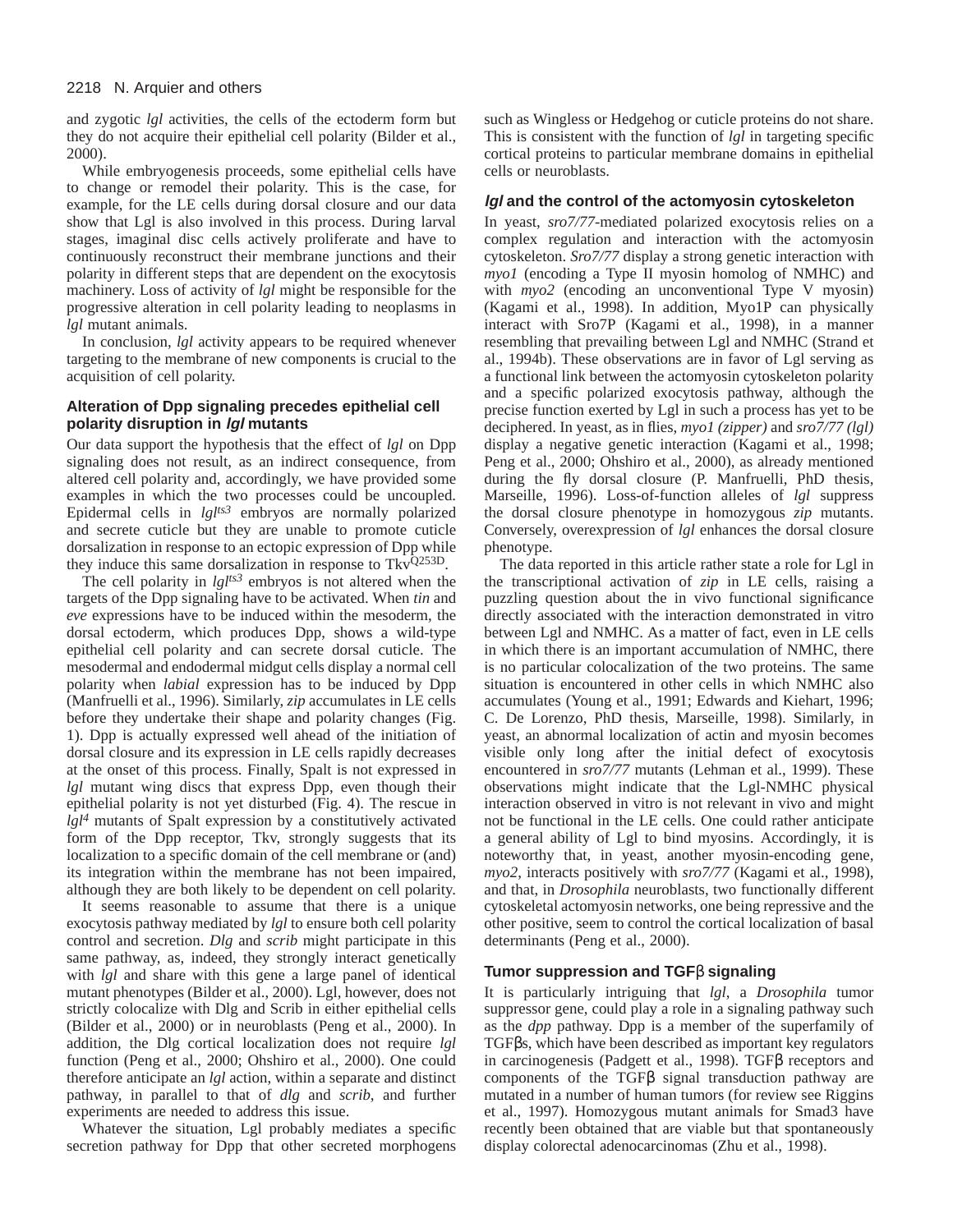However, in the wing discs, which are tissues that develop tumors in the absence of *lgl* function, *dpp* stimulates growth and proliferation (Burke and Basler, 1996a). This leads to a paradox, implying that a tumor suppressor gene, which is likely to encode a negative regulator of cell proliferation, could be primarily involved in a cell signaling pathway that activates proliferation.

While it is tempting to speculate that tumors arise in *lgl*deficient animals as a direct consequence of the perturbation of *dpp* signaling, this has not been demonstrated in our study, and tumors could well be due to another *dpp*-independent function of *lgl*. In particular, the reported role of *lgl* in establishing epithelial cells polarity might be implicated in tumorigenesis (Bilder et al., 2000). Current work is in progress to address this question specifically.

We thank Drs Frasch, Kiehart, Schuh, Barrio, Maschat and Guerrero, and the Developmental Studies Hybridoma Bank in Baltimore for their gifts of antibodies; Dr Kaufmann for his gift of *labial* cDNA; and S. Chauvet and T. Sagnier for their gifts of *dpp* and *wg* cDNAs, respectively. We also thank Drs Fasano, Frasch, Gallet and Stocker for flies, and S. Long and F. Graziani for their technical assistance in the food preparation for the maintenance of stocks. We especially thank Drs Affolter, Montagne, Gratecos, Ringrose and Brun for their help in the preparation of the manuscript. This work was supported by the Centre National de la Recherche Scientifique and by grants from Association pour la Recherche contre le Cancer (ARC), Ligue Nationale de Recherche contre le Cancer (LCC). N. A. was supported by grants from LCC and ARC, and L. P. was supported by the CEFIPRA (Centre Franco-Indien pour la Promotion de la Recherche Avancée).

#### **REFERENCES**

- **Ashburner, M.** (1989). Drosophila*: A Laboratory Handbook and Manual. Two volumes.* New York: Cold Spring Harbor Laboratory Press.
- **Azpiazu, N. and Frasch, M.** (1993). tinman and bagpipe: two homeo box genes that determine cell fates in the dorsal mesoderm of Drosophila. *Genes Dev*. **7**, 1325-1340.
- **Bienz, M.** (1994). Homeotic genes and positional signalling in the Drosophila viscera. *Trends Genet*. **10**, 22-26.
- Bilder, D., Li, M. and Perrimon, N. (2000). Cooperative regulation of cell polarity and growth by Drosophila tumor suppressors. *Science* **289**, 113- 116.
- **Bodmer, R. and Frasch, M.** (1998). Genetic determination of Drosophila heart development. In *Heart Development* (ed. Harvey, R. and Rosenthal, N.), pp. 65-90. Academic Press.
- Burke, R. and Basler, K. (1996a). Dpp receptors are autonomously required for cell proliferation in the entire developing Drosophila wing. *Development* **122**, 2261-2269.
- **Burke, R. and Basler, K.** (1996b). Hedgehog-dependent patterning in the Drosophila eye can occur in the absence of Dpp signaling. *Dev. Biol*. **179**, 360-368.
- **de Celis, J. F.** (1997). Expression and function of decapentaplegic and thick veins during the differentiation of the veins in the Drosophila wing. *Development* **124**, 1007-1018.
- **de Celis, J. F. and Barrio, R.** (2000). Function of the *spalt/spalt-related* gene complex in positioning the veins in the Drosophila wing. *Mech. Dev.* **91**, 31- 41.
- **DeLorenzo, C., Strand, D. and Mechler, B. M.** (1999). Requirement of Drosophila l(2)gl function for survival of the germline cells and organization of the follicle cells in a columnar epithelium during oogenesis. *Int. J. Dev. Biol.* **43**, 207-217.
- **Diederich, R. J., Merrill, V. K., Pultz, M. A. and Kaufman, T. C.** (1989). Isolation, structure, and expression of labial, a homeotic gene of the Antennapedia Complex involved in Drosophila head development. *Genes Dev*. **3**, 399-414.
- **Edwards, K. A. and Kiehart, D. P.** (1996). Drosophila nonmuscle myosin II has multiple essential roles in imaginal disc and egg chamber morphogenesis. *Development* **122**, 1499-1511.
- **Francois, V., Solloway, M., O'Neill, J. W., Emery, J. and Bier, E.** (1994). Dorsal-ventral patterning of the Drosophila embryo depends on a putative negative growth factor encoded by the short gastrulation gene. *Genes Dev*. **8**, 2602-2616.
- **Fujita, Y., Shirataki, H., Sakisaka, T., Asakura, T., Ohya, T., Kotani, H., Yokoyama, S., Nishioka, H., Matsuura, Y., Mizoguchi, A., Scheller, R. H. and Takai, Y.** (1998). Tomosyn: a syntaxin-1-binding protein that forms a novel complex in the neurotransmitter release process. *Neuron* **20**, 905- 915.
- **Gateff, E.** (1982). Cancer, genes, and development: the Drosophila case. *Adv. Cancer Res*. **37**, 33-74.
- Gateff, E. and Schneiderman, H. A. (1969). Neoplasms in mutant and cultured wild-type tissues of Drosophila. *Natl. Cancer Inst. Monogr*. **31**, 365-397.
- **Groppe, J., Rumpel, K., Economides, A. N., Stahl, N., Sebald, W. and Affolter, M.** (1998). Biochemical and biophysical characterization of refolded Drosophila DPP, a homolog of bone morphogenetic proteins 2 and 4. *J. Biol. Chem.* **273**, 29052-29065.
- **Harris, H., Miller, O. J., Klein, G., Worst, P. and Tachibana, T.** (1969). Suppression of malignancy by cell fusion. *Nature* **223**, 363-368.
- **Heberlein, U., Wolff, T. and Rubin, G. M.** (1993). The TGF beta homolog dpp and the segment polarity gene hedgehog are required for propagation of a morphogenetic wave in the Drosophila retina. *Cell* **75**, 913-926.
- Hou, X. S., Goldstein, E. S. and Perrimon, N. (1997). Drosophila Jun relays the Jun amino-terminal kinase signal transduction pathway to the Decapentaplegic signal transduction pathway in regulating epithelial cell sheet movement. *Genes Dev*. **11**, 1728-1737.
- Immergluck, K., Lawrence, P. A. and Bienz, M. (1990). Induction across germ layers in Drosophila mediated by a genetic cascade. *Cell*, **62**, 261-268.
- Ishimi, Y. and Kikuchi, A. (1991). Identification and molecular cloning of yeast homolog of nucleosome assembly protein I which facilitates nucleosome assembly in vitro. *J. Biol. Chem*. **266**, 7025-7029.
- **Jacob, L., Opper, M., Metzroth, B., Phannavong, B. and Mechler, B. M.** (1987). Structure of the l(2)gl gene of Drosophila and delimitation of its tumor suppressor domain. *Cell* **50**, 215-225.
- **Jürgens, G., Lehmann, R., Schardin, M. and Nusslein-Volhard, C.** (1986). Segmental organisation of the head in the embryo of Drosophila melanogaster. A blastoderm fate map of the cuticle structures of the larval head. *Roux's Arch. Dev. Biol.* **195**, 359–377.
- **Kagami, M., Toh-e, A. and Matsui, Y.** (1998). Sro7p, a Saccharomyces cerevisiae counterpart of the tumor suppressor l(2)gl protein, is related to myosins in function. *Genetics* **149**, 1717-1727.
- **Kalmes, A., Merdes, G., Neumann, B., Strand, D. and Mechler, B. M.** (1996). A serine-kinase associated with the p127-l(2)gl tumour suppressor of Drosophila may regulate the binding of p127 to nonmuscle myosin II heavy chain and the attachment of p127 to the plasma membrane. *J. Cell Sci*. **109**, 1359-1368.
- **Knudson, A. G., Jr** (1971). Mutation and cancer: statistical study of retinoblastoma. *Proc. Natl. Acad. Sci. USA* **68**, 820-823.
- **Korochkina, L. S. and Golubovsky, M. D.** (1978). Cytogenetic analysis of induced mutations on the left end of the second chromosome of D. melanogaster. *Dros. Inf. Service* **53**, 197-200.
- **Koyama, K., Fukushima, Y., Inazawa, J., Tomotsune, D., Takahashi, N. and Nakamura, Y.** (1996). The human homologue of the murine Llglh gene (LLGL) maps within the Smith-Magenis syndrome region in 17p11.2. *Cytogenet. Cell Genet.* **72**, 78-82.
- **Larsson, K., Bohl, F., Sjostrom, I., Akhtar, N., Strand, D., Mechler, B. M., Grabowski, R. and Adler, L.** (1998). The Saccharomyces cerevisiae SOP1 and SOP2 genes, which act in cation homeostasis, can be functionally substituted by the Drosophila lethal(2)giant larvae tumor suppressor gene. *J. Biol. Chem*. **273**, 33610-33618.
- **Lehman, K., Rossi, G., Adamo, J. E. and Brennwald, P.** (1999). Yeast homologues of tomosyn and lethal giant larvae function in exocytosis and are associated with the plasma membrane SNARE, Sec9. *J. Cell Biol*. **146**, 125-140.
- **Letsou, A., Arora, K., Wrana, J. L., Simin, K., Twombly, V., Jamal, J., Staehling-Hampton, K., Hoffmann, F. M., Gelbart, W. M., Massague, J. et al. (**1995). Drosophila Dpp signaling is mediated by the punt gene product: a dual ligand-binding type II receptor of the TGF beta receptor family. *Cell* **80**, 899-908.
- **Li, M., Strand, D., Krehan, A., Pyerin, W., Heid, H., Neumann, B. and**